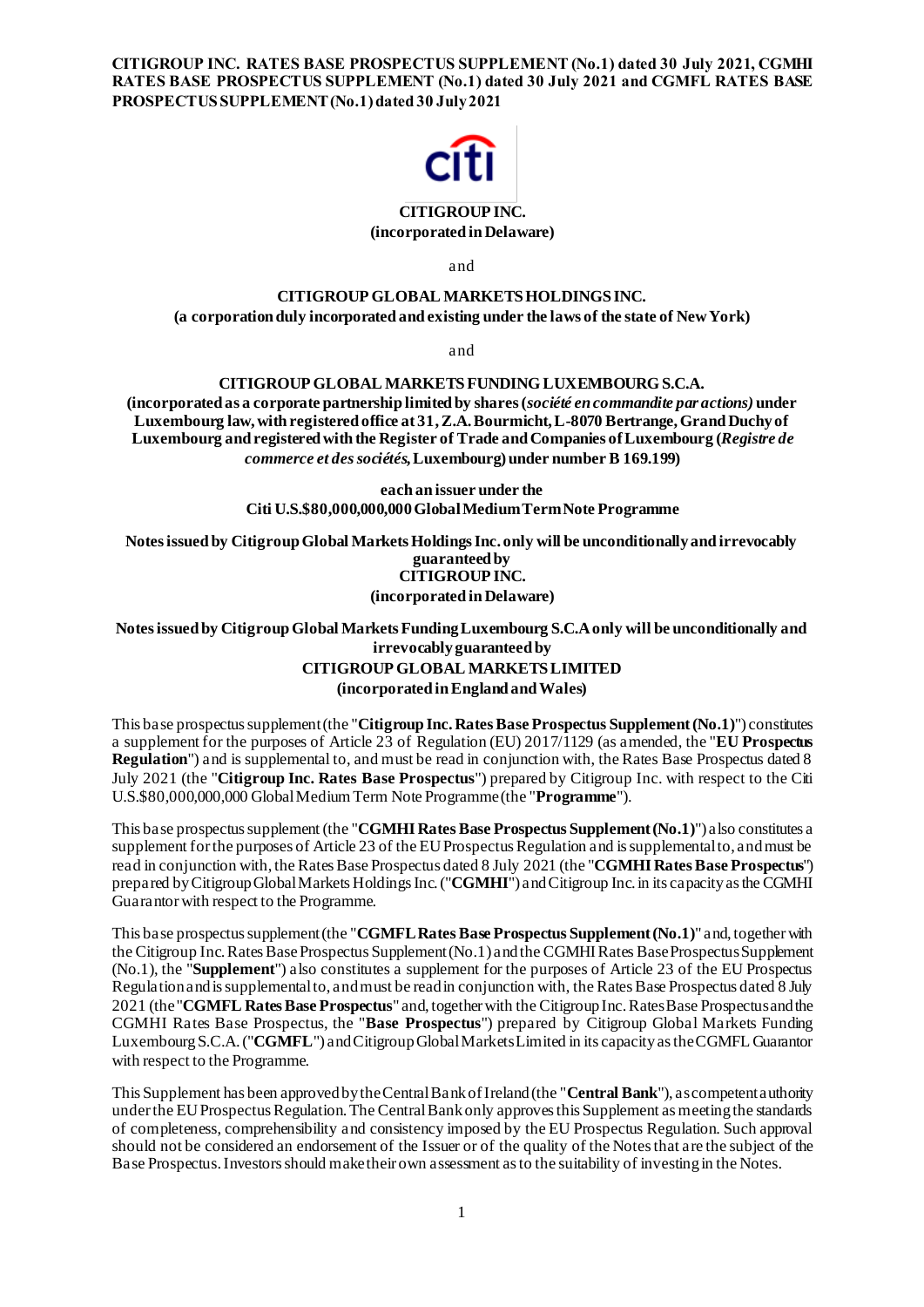Application has been made to the Irish Stock Exchange plc,trading as Euronext Dublin ("**Euronext Dublin**") for the approval of the Citigroup Inc. Rates Base Prospectus Supplement (No.1), the CGMHI Rates Base Prospectus Supplement (No.1) and the CGMFL Rates Base Prospectus Supplement (No.1) as Base Listing Particulars Supplements (the "**Citigroup Inc. Rates Base Listing Particulars Supplement** (**No.1**)", the "**CGMHI Rates Base Listing Particulars Supplement** (**No.1**)" and the "**CGMFL Rates Base Listing Particulars Supplement**  (**No.1**)", respectively, and together, the "**Base Listing Particulars Supplement**"). Save where expressly provided or the context otherwise requires, where Notes are to be admitted to trading on the Global Exchange Market references herein to "Supplement", "Citigroup Inc. Rates Base Prospectus Supplement (No.1)", "CGMHI Rates Base Prospectus Supplement (No.1)" and "CGMFL Rates Base ProspectusSupplement (No.1)" shall be construed to be to "Base Listing Particulars Supplement", "Citigroup Inc. Rates Base Listing Particulars Supplement (No.1)", "CGMHI Rates Base Listing Particulars Supplement (No.1)", and "CGMFL Rates Base Listing Particulars Supplement (No.1)", respectively.

Terms defined in the Base Prospectus shall, unless the context otherwise requires, have the same meaning when used in this Supplement.

Citigroup Inc. accepts responsibility for the information contained in this Supplement (excluding the paragraphs set out under the headings "*Information relating to the CGMHI Rates Base Prospectus*" and "*Information relating to the CGMFL Rates Base Prospectus*" below). To the best of the knowledge of Citigroup Inc., the information contained in this Supplement (excluding the paragraphs set out under the headings "*Information relating to the CGMHI Rates Base Prospectus*" and "*Information relating to the CGMFL Rates Base Prospectus*" below) is in accordance with the facts and does not omit anything likely to affect the import of such information.

CGMHI accepts responsibility for the information contained in this Supplement (excluding the paragraphs set out under the headings "*Information relating to the Citigroup Inc. Rates Base Prospectus*" and "*Information relating to the CGMFL Rates Base Prospectus*" below). To the best of the knowledge of CGMHI, the information contained in this Supplement (excluding the paragraphs set out under the headings "*Information relating to the Citigroup Inc. Rates Base Prospectus*" and "*Information relating to the CGMFL Rates Base Prospectus*" below) is in accordance with the facts and does not omit anything likely to affect the import of such information.

The CGMHI Guarantor accepts responsibility for the information contained in this Supplement (excluding the paragraphs set out under the headings "*Information relating to the Citigroup Inc. Rates Base Prospectus*" and "*Information relating to the CGMFL Rates Base Prospectus*" below). To the best of the knowledge of the CGMHI Guarantor, the information contained in this Supplement (excluding the paragraphs set out under the headings "*Information relating to the Citigroup Inc. Rates Base Prospectus*" and"*Information relating to the CGMFL Rates Base Prospectus*" below) is in accordance with the facts and does not omit anything likely to affect the import of such information.

CGMFL accepts responsibility for the information contained in this Supplement (excluding the paragraphs set out under the headings "*Information relating to the Citigroup Inc. Rates Base Prospectus*" and "*Information relating to the CGMHI Rates Base Prospectus*" below). To the best of the knowledge of CGMFL, the information contained in this Supplement (excluding the paragraphs set out under the headings "*Information relating to the Citigroup Inc. Rates Base Prospectus*" and "*Information relating to the CGMHI Rates Base Prospectus*" below) is in accordance with the facts and does not omit anything likely to affect the import of such information.

The CGMFL Guarantor accepts responsibility for the information contained in this Supplement (excluding (i) the paragraphs set out under the headings "*Information relating to the Citigroup Inc. Rates Base Prospectus*" and "*Information relating to the CGMHI Rates Base Prospectus*" below, and (ii) the information set out in Schedule 1 hereto (*Alternative Performance Measures (Citigroup Inc. 2021 Q2 Form 8-K)*)). To the best of the knowledge of the CGMFL Guarantor, the information contained in this Supplement (excluding (i) the paragraphs set out under the headings "*Information relating to the Citigroup Inc. Rates Base Prospectus*" and "*Information relating to the CGMHI Rates Base Prospectus*" below, and (ii) the information set out in Schedule 1 hereto (*Alternative Performance Measures (Citigroup Inc. 2021 Q2 Form 8-K))* is in accordance with the facts and does not omit anything likely to affect the import of such information.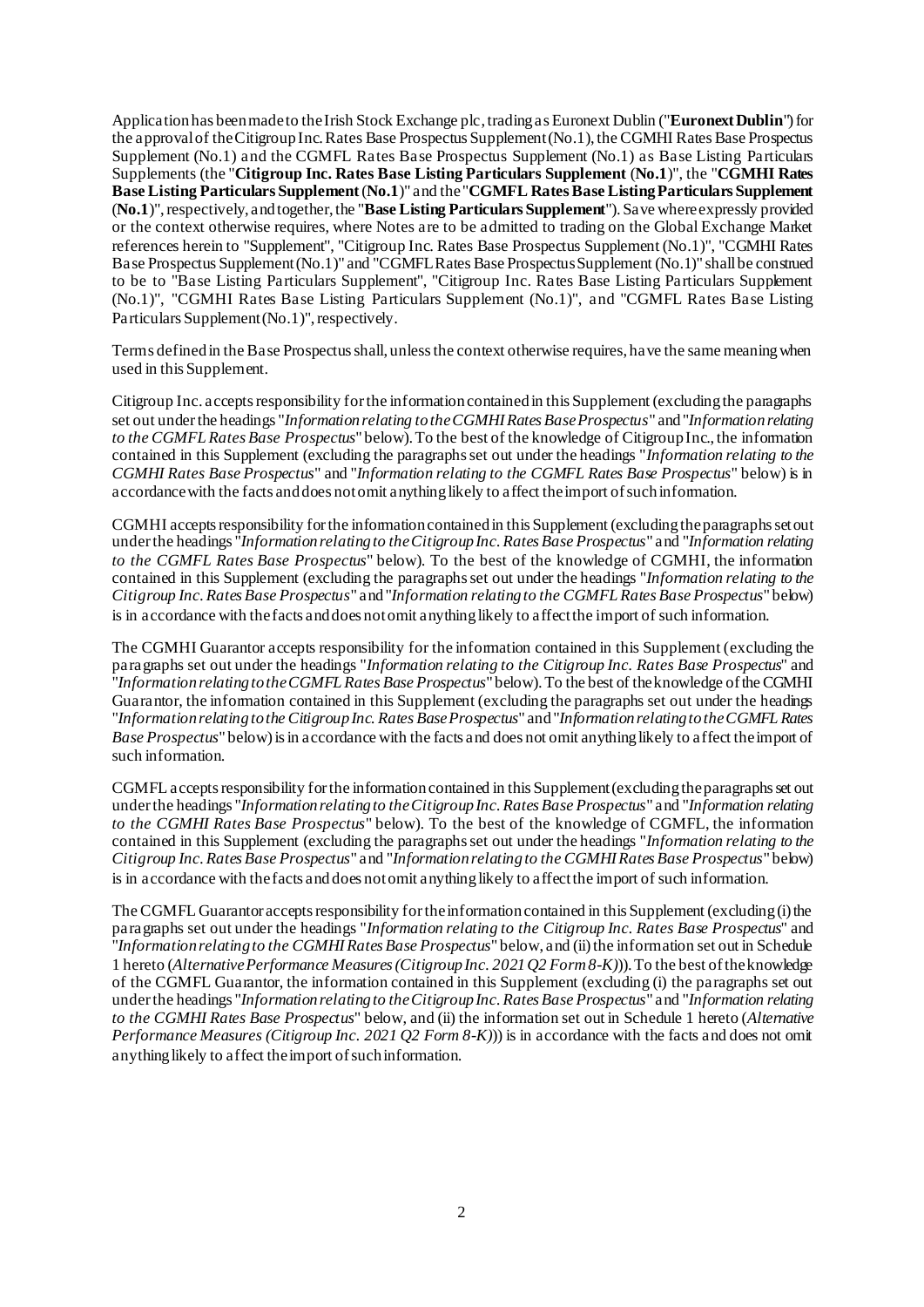# **INFORMATION RELATING TO THE CITIGROUP INC. RATES BASE PROSPECTUS**

*Publication of the Form 8-K of Citigroup Inc. on 14 July 2021*

On 14 July 2021, Citigroup Inc. (as an Issuer under the Programme) filed a Current Report on Form 8-K (the "**Citigroup Inc. 2021 Q2 Form 8-K**") with the Securities and Exchange Commission of the United States (the "**SEC**") in connection with the publication of its Quarterly Financial Data Supplement for the quarter ended 30 June 2021. A copy of the Citigroup Inc. 2021 Q2 Form 8-Khas been filed with the Central Bank, Euronext Dublin and the *Commission de Surveillance du Secteur Financier* (the "**CSSF**") and has been published on the website of the Luxembourg Stock Exchange [\(https://dl.bourse.lu/dl?v=BCgkuH1wL6NZgB8XYmd/YXivt/SNtY1UjkHK5Gc32wnhj7hjNzjHp4pV9jlKbBo](https://dl.bourse.lu/dl?v=BCgkuH1wL6NZgB8XYmd/YXivt/SNtY1UjkHK5Gc32wnhj7hjNzjHp4pV9jlKbBoNqXDzcCWvHTiyxoJISDeywu3LMAr62YlgoI2XaIBxtgnu/heMXdG/jSgZMWZy86VVAy4YHnYTEIuNT6W90rn7xVxedVN34EXDaUNsmqEdz9igLc32EJNimgKiDc+RuRsTpqK5NLIYLIQW759dKBvLi5DEDzFvriDeC+mPcxLJbfmdO8okjrfDN6R3cVfknroj) NgXDzcCWvHTiyxoJISDeywu3LMAr62YlgoI2XaIBxtgnu/heMXdG/jSgZMWZy86VVAy4YHnYTEIuNT6 [W90rn7xVxedVN34EXDaUNsmqEdz9igLc32EJNimgKiDc+RuRsTpqK5NLIYLIQW759dKBvLi5DEDzFvriD](https://dl.bourse.lu/dl?v=BCgkuH1wL6NZgB8XYmd/YXivt/SNtY1UjkHK5Gc32wnhj7hjNzjHp4pV9jlKbBoNqXDzcCWvHTiyxoJISDeywu3LMAr62YlgoI2XaIBxtgnu/heMXdG/jSgZMWZy86VVAy4YHnYTEIuNT6W90rn7xVxedVN34EXDaUNsmqEdz9igLc32EJNimgKiDc+RuRsTpqK5NLIYLIQW759dKBvLi5DEDzFvriDeC+mPcxLJbfmdO8okjrfDN6R3cVfknroj) [eC+mPcxLJbfmdO8okjrfDN6R3cVfknroj](https://dl.bourse.lu/dl?v=BCgkuH1wL6NZgB8XYmd/YXivt/SNtY1UjkHK5Gc32wnhj7hjNzjHp4pV9jlKbBoNqXDzcCWvHTiyxoJISDeywu3LMAr62YlgoI2XaIBxtgnu/heMXdG/jSgZMWZy86VVAy4YHnYTEIuNT6W90rn7xVxedVN34EXDaUNsmqEdz9igLc32EJNimgKiDc+RuRsTpqK5NLIYLIQW759dKBvLi5DEDzFvriDeC+mPcxLJbfmdO8okjrfDN6R3cVfknroj)). By virtue of this Supplement, the Citigroup Inc. 2021 Q2 Form 8-K is incorporated by reference in, and forms part of, the Citigroup Inc. Rates Base Prospectus.

The following information appears on the page(s) of the Citigroup Inc. 2021 Q2 Form 8-Kas set out below:

#### **Page(s)**

| (a) | Press Release, dated 14 July 2021, issued by Citigroup Inc.                               | Exhibit Number 99.1 on pages 4-  |
|-----|-------------------------------------------------------------------------------------------|----------------------------------|
| (b) | Citigroup Inc. Quarterly Financial Data Supplement for the<br>quarter ended 30 June 2021. | Exhibit Number 99.2 on pages 14- |

Any information not listed in the cross-reference list above but included in the Citigroup Inc. 2021 Q2 Form 8-K is not incorporated by reference and is either covered elsewhere in the Base Prospectus or not relevant for investors.

#### *Alternative Performance Measures*

Information relating to alternative performance measures ("**APMs**") for the purposes of the Guidelines published by the European Securities and Markets Authority (**"ESMA"**) is set out in Schedule 1 to this Supplement.

### *Amendments to the General Conditions of the Notes*

The General Conditions of the Notes set out in Section G.1 of the Citigroup Inc. Rates Base Prospectus entitled "*General Conditions of the Notes*" shall be amended as set out in Schedule 3 to this Supplement.

#### *General*

Save as disclosed in this Supplement (including any documents incorporated by reference herein), there has been no other significant new factor, material mistake or material inaccuracy relating to information included in the Citigroup Inc. Rates Base Prospectus since the publication of the Citigroup Inc. Rates Base Prospectus.

Copies of the Citigroup Inc. Rates Base Prospectus and this Supplement will be obtainable free of charge in electronic form, for so long as the Programme remains in effect or any Notes remain outstanding, at the specified office of the Fiscal Agent and each of the other Paying Agents and all documents incorporated by reference in the Citigroup Inc. Rates Base Prospectus will be available on the website specified for each such document in the Citigroup Inc. Rates Base Prospectus.

To the extent that there is any inconsistency between (a) any statement in this Supplement or any statement incorporated by reference into the Citigroup Inc. Rates Base Prospectus by this Supplement and (b) any statement in the Citigroup Inc. Rates Base Prospectus or otherwise incorporated by reference into the Citigroup Inc. Rates Base Prospectus, the statements in (a) above will prevail.

*Withdrawal rights*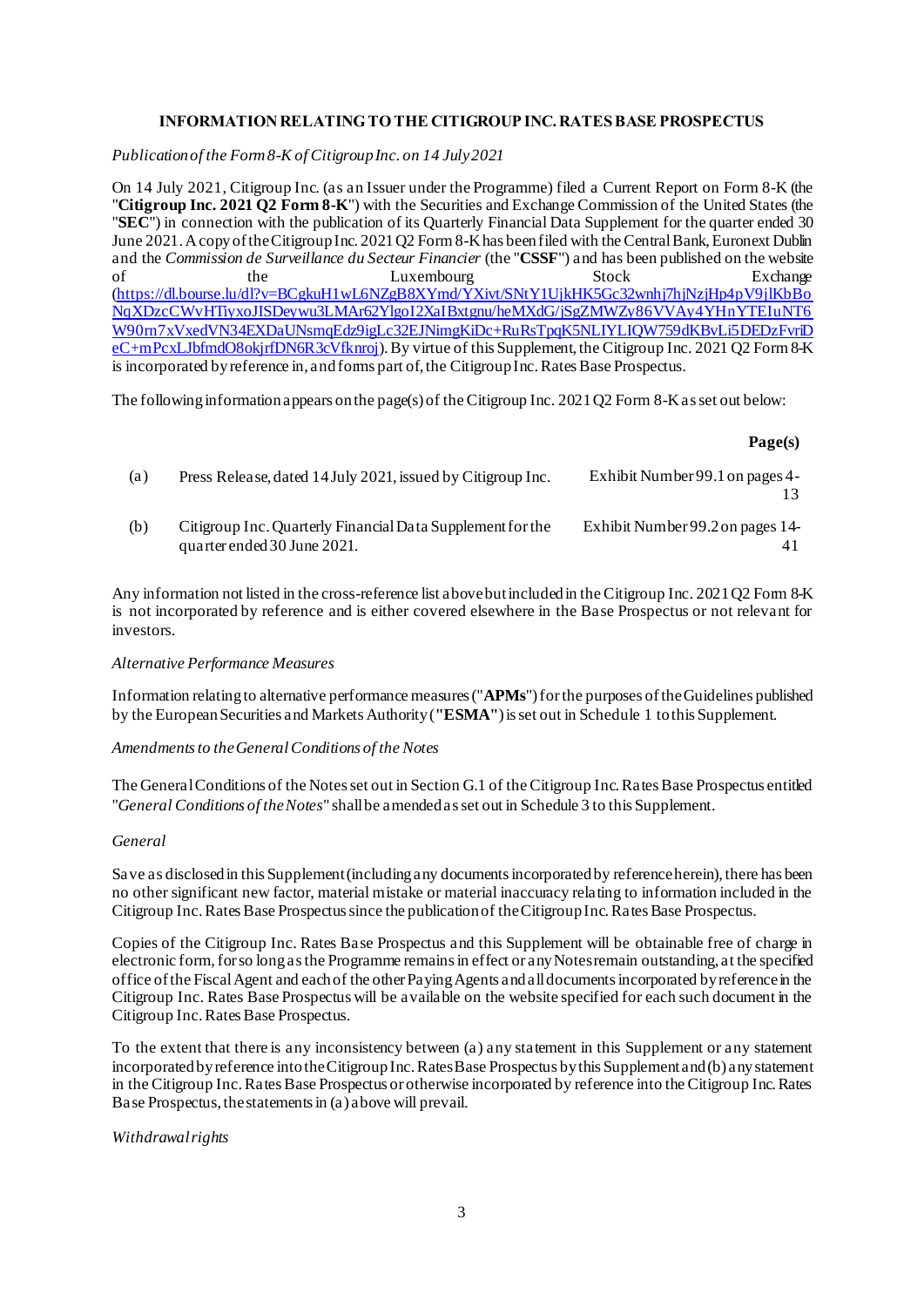No non-exempt offers of Notes to the public in the European Economic Area made by Citigroup Inc. as Issuer pursuant to the Citigroup Inc. Rates Base Prospectus are on-going as of the date hereof, and consequently, no rights of withdrawal arise in accordance with Article 23(2a) of the EU Prospectus Regulation following the publication of this Supplement.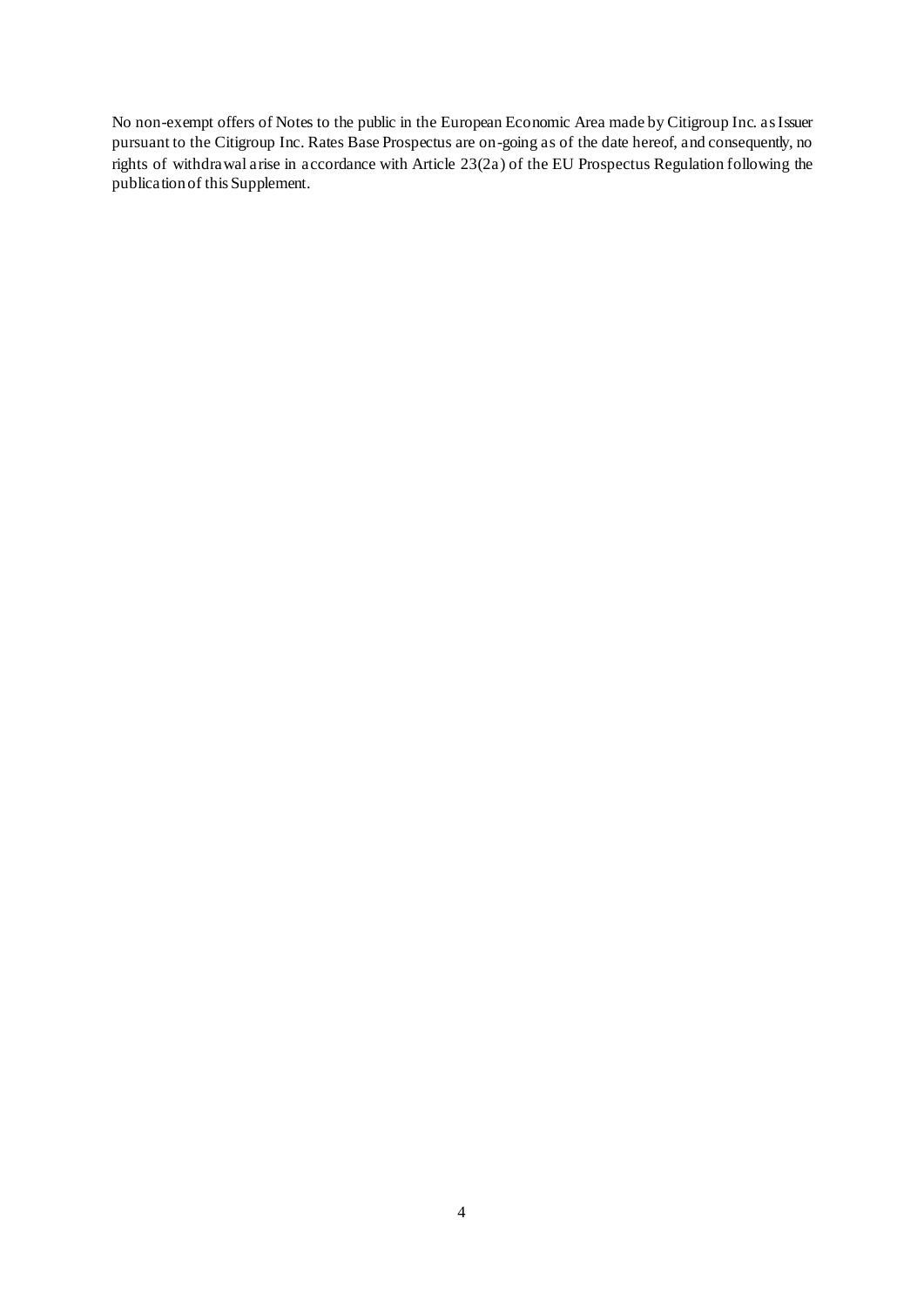# **INFORMATION RELATING TO THE CGMHI RATES BASE PROSPECTUS**

*Publication of the Form 8-K of Citigroup Inc. on 14 July 2021*

On 14 July 2021, Citigroup Inc. (as CGMHI Guarantor under the Programme) filed a Current Report on Form 8- K (the "**Citigroup Inc. 2021 Q2 Form 8-K**") with the Securities and Exchange Commission of the United States (the "**SEC**") in connection with the publication of its Quarterly Financial Data Supplement for the quarter ended 30 June 2021. A copy of the Citigroup Inc. 2021 Q2 Form 8-K has been filed with the Central Bank, Euronext Dublin and the *Commission de Surveillance du Secteur Financier* (the "**CSSF**") and has been published on the website of the Luxembourg Stock Exchange [\(https://dl.bourse.lu/dl?v=BCgkuH1wL6NZgB8XYmd/YXivt/SNtY1UjkHK5Gc32wnhj7hjNzjHp4pV9jlKbBo](https://dl.bourse.lu/dl?v=BCgkuH1wL6NZgB8XYmd/YXivt/SNtY1UjkHK5Gc32wnhj7hjNzjHp4pV9jlKbBoNqXDzcCWvHTiyxoJISDeywu3LMAr62YlgoI2XaIBxtgnu/heMXdG/jSgZMWZy86VVAy4YHnYTEIuNT6W90rn7xVxedVN34EXDaUNsmqEdz9igLc32EJNimgKiDc+RuRsTpqK5NLIYLIQW759dKBvLi5DEDzFvriDeC+mPcxLJbfmdO8okjrfDN6R3cVfknroj) NgXDzcCWvHTiyxoJISDeywu3LMAr62YlgoI2XaIBxtgnu/heMXdG/jSgZMWZy86VVAy4YHnYTEIuNT6 [W90rn7xVxedVN34EXDaUNsmqEdz9igLc32EJNimgKiDc+RuRsTpqK5NLIYLIQW759dKBvLi5DEDzFvriD](https://dl.bourse.lu/dl?v=BCgkuH1wL6NZgB8XYmd/YXivt/SNtY1UjkHK5Gc32wnhj7hjNzjHp4pV9jlKbBoNqXDzcCWvHTiyxoJISDeywu3LMAr62YlgoI2XaIBxtgnu/heMXdG/jSgZMWZy86VVAy4YHnYTEIuNT6W90rn7xVxedVN34EXDaUNsmqEdz9igLc32EJNimgKiDc+RuRsTpqK5NLIYLIQW759dKBvLi5DEDzFvriDeC+mPcxLJbfmdO8okjrfDN6R3cVfknroj) [eC+mPcxLJbfmdO8okjrfDN6R3cVfknroj](https://dl.bourse.lu/dl?v=BCgkuH1wL6NZgB8XYmd/YXivt/SNtY1UjkHK5Gc32wnhj7hjNzjHp4pV9jlKbBoNqXDzcCWvHTiyxoJISDeywu3LMAr62YlgoI2XaIBxtgnu/heMXdG/jSgZMWZy86VVAy4YHnYTEIuNT6W90rn7xVxedVN34EXDaUNsmqEdz9igLc32EJNimgKiDc+RuRsTpqK5NLIYLIQW759dKBvLi5DEDzFvriDeC+mPcxLJbfmdO8okjrfDN6R3cVfknroj)). By virtue of this Supplement, the Citigroup Inc. 2021 Q2 Form 8-K is incorporated by reference in, and forms part of, the CGMHI Rates Base Prospectus.

The following information appears on the page(s) of the Citigroup Inc. 2021 Q2 Form 8-Kas set out below:

#### **Page(s)**

| (a) | Press Release, dated 14 July 2021, issued by Citigroup Inc.                               | Exhibit Number 99.1 on pages 4-  |
|-----|-------------------------------------------------------------------------------------------|----------------------------------|
| (b) | Citigroup Inc. Quarterly Financial Data Supplement for the<br>quarter ended 30 June 2021. | Exhibit Number 99.2 on pages 14- |

Any information not listed in the cross-reference list above but included in the Citigroup Inc. 2021 Q2 Form 8-K is not incorporated by reference and is either covered elsewhere in the Base Prospectus or not relevant for investors.

#### *Alternative Performance Measures*

Information relating to alternative performance measures ("**APMs**") for the purposes of the Guidelines published by the European Securities and Markets Authority ("**ESMA**") is set out in Schedule 1 to this Supplement.

### *Amendments to the General Conditions of the Notes*

The General Conditions of the Notes set out in Section G.1 of the CGMHI Rates Base Prospectus entitled "*General Conditions of the Notes*" shall be amended as set out in Schedule 3 to this Supplement.

#### *General*

Save as disclosed in this Supplement (including any documents incorporated by reference herein), there has been no other significant new factor, material mistake or material inaccuracy relating to information included in the CGMHI Rates Base Prospectus since the publication of the CGMHI Rates Base Prospectus.

Copies of the CGMHI Rates Base Prospectus and this Supplement will be obtainable free of charge in electronic form, for so long as the Programme remains in effect or any Notes remain outstanding, at the specified office of the Fiscal Agent and each of the other Paying Agents and all documents incorporated by reference in the CGMHI Rates Base Prospectus will be available on the website specified for each such document in the CGMHI Rates Base Prospectus.

To the extent that there is any inconsistency between (a) any statement in this Supplement or any statement incorporated by reference into the CGMHI Rates Base Prospectus by this Supplement and (b) any statement in the CGMHI Rates Base Prospectus or otherwise incorporated by reference into the CGMHI Rates Base Prospectus, the statements in (a) above will prevail.

### *Withdrawal rights*

No non-exempt offers of Notes to the public in the European Economic Area made by CGMHI as Issuer pursuant to the CGMHI Rates Base Prospectus are on-going as of the date hereof, and consequently, no rights of withdrawal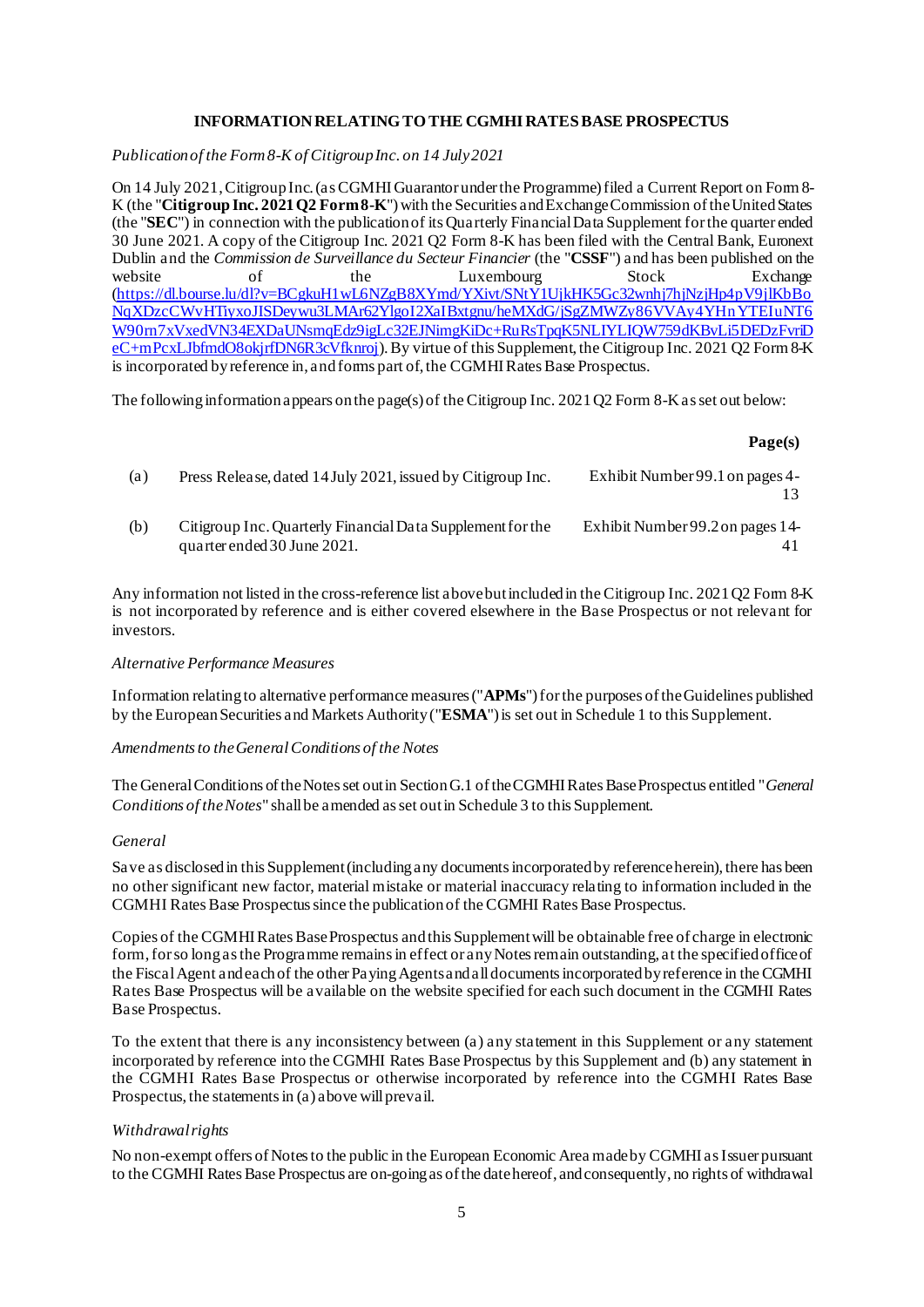arise in accordance with Article 23(2a) of the EU Prospectus Regulation following the publication of this Supplement.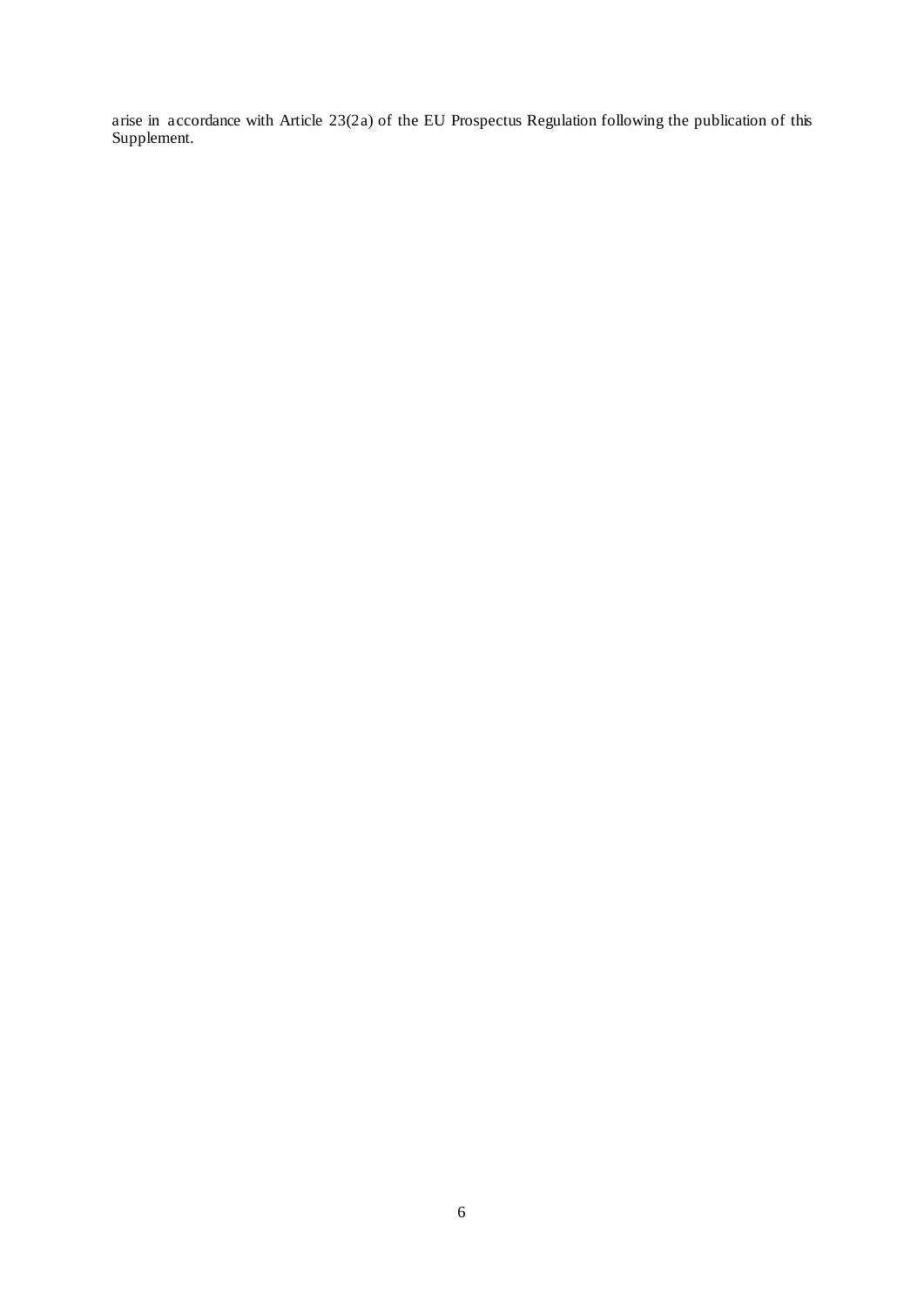# **INFORMATION RELATING TO THE CGMFL RATES BASE PROSPECTUS**

*Publication of the Form 8-K of Citigroup Inc. on 14 July 2021*

On 14 July 2021, Citigroup Inc. (as indirect parent company of CGMFL) filed a Current Report on Form 8-K(the "**Citigroup Inc. 2021 Q2 Form 8-K**") with the Securities and Exchange Commission of the United States (the "**SEC**") in connection with the publication of its Quarterly Financial Data Supplement for the quarter ended 30 June 2021. A copy of the Citigroup Inc. 2021 Q2 Form 8-Khas been filed with the Central Bank, Euronext Dublin and the *Commission de Surveillance du Secteur Financier* (the "**CSSF**") and has been published on the website of the Luxembourg Stock Exchange [\(https://dl.bourse.lu/dl?v=BCgkuH1wL6NZgB8XYmd/YXivt/SNtY1UjkHK5Gc32wnhj7hjNzjHp4pV9jlKbBo](https://dl.bourse.lu/dl?v=BCgkuH1wL6NZgB8XYmd/YXivt/SNtY1UjkHK5Gc32wnhj7hjNzjHp4pV9jlKbBoNqXDzcCWvHTiyxoJISDeywu3LMAr62YlgoI2XaIBxtgnu/heMXdG/jSgZMWZy86VVAy4YHnYTEIuNT6W90rn7xVxedVN34EXDaUNsmqEdz9igLc32EJNimgKiDc+RuRsTpqK5NLIYLIQW759dKBvLi5DEDzFvriDeC+mPcxLJbfmdO8okjrfDN6R3cVfknroj) NgXDzcCWvHTiyxoJISDeywu3LMAr62YlgoI2XaIBxtgnu/heMXdG/jSgZMWZy86VVAy4YHnYTEIuNT6 [W90rn7xVxedVN34EXDaUNsmqEdz9igLc32EJNimgKiDc+RuRsTpqK5NLIYLIQW759dKBvLi5DEDzFvriD](https://dl.bourse.lu/dl?v=BCgkuH1wL6NZgB8XYmd/YXivt/SNtY1UjkHK5Gc32wnhj7hjNzjHp4pV9jlKbBoNqXDzcCWvHTiyxoJISDeywu3LMAr62YlgoI2XaIBxtgnu/heMXdG/jSgZMWZy86VVAy4YHnYTEIuNT6W90rn7xVxedVN34EXDaUNsmqEdz9igLc32EJNimgKiDc+RuRsTpqK5NLIYLIQW759dKBvLi5DEDzFvriDeC+mPcxLJbfmdO8okjrfDN6R3cVfknroj) [eC+mPcxLJbfmdO8okjrfDN6R3cVfknroj](https://dl.bourse.lu/dl?v=BCgkuH1wL6NZgB8XYmd/YXivt/SNtY1UjkHK5Gc32wnhj7hjNzjHp4pV9jlKbBoNqXDzcCWvHTiyxoJISDeywu3LMAr62YlgoI2XaIBxtgnu/heMXdG/jSgZMWZy86VVAy4YHnYTEIuNT6W90rn7xVxedVN34EXDaUNsmqEdz9igLc32EJNimgKiDc+RuRsTpqK5NLIYLIQW759dKBvLi5DEDzFvriDeC+mPcxLJbfmdO8okjrfDN6R3cVfknroj)). By virtue of this Supplement, the Citigroup Inc. 2021 Q2 Form 8-K is incorporated by reference in, and forms part of, the CGMFL Rates Base Prospectus.

The following information appears on the page(s) of the Citigroup Inc. 2021 Q2 Form 8-K as set out below:

#### **Page(s)**

**Page(s)**

| (a) | Press Release, dated 14 July 2021, issued by Citigroup Inc.                               | Exhibit Number 99.1 on pages 4-  |
|-----|-------------------------------------------------------------------------------------------|----------------------------------|
| (b) | Citigroup Inc. Quarterly Financial Data Supplement for the<br>quarter ended 30 June 2021. | Exhibit Number 99.2 on pages 14- |

Any information not listed in the cross-reference list above but included in the Citigroup Inc. 2021 Q2 Form 8-K is not incorporated by reference and is either covered elsewhere in the Base Prospectus or not relevant for investors.

#### *Publication of the Annual Report and Financial Statements of Citigroup Global Markets Limited*

On 16 July 2021, Citigroup Global Markets Limited (as CGMFL Guarantor) published its annual report and audited non-consolidated financial statements for the year ended 31 December 2020 (the "**CGMFL Guarantor 2020 Annual Report**"). A copy of the CGMFL Guarantor 2020 Annual Report has been filed with the Central Bank, Euronext Dublin and the CSSF and has been published on the website of the Euronext Dublin [\(https://ise](https://ise-prodnr-eu-west-1-data-integration.s3-eu-west-1.amazonaws.com/202107/af4f27d6-cfb9-4148-b6d7-3f50cef22d51.PDF)[prodnr-eu-west-1-data-integration.s3-eu-west-1.amazonaws.com/202107/af4f27d6-cfb9-4148-b6d7-](https://ise-prodnr-eu-west-1-data-integration.s3-eu-west-1.amazonaws.com/202107/af4f27d6-cfb9-4148-b6d7-3f50cef22d51.PDF) [3f50cef22d51.PDF\)](https://ise-prodnr-eu-west-1-data-integration.s3-eu-west-1.amazonaws.com/202107/af4f27d6-cfb9-4148-b6d7-3f50cef22d51.PDF) and the website of the Luxembourg Stock Exchange [\(www.bourse.lu](http://www.bourse.lu/)). By virtue of this Supplement, the CGMFL Guarantor 2020 Annual Report is incorporated by reference in, and forms part of, the CGMFL Rates Base Prospectus.

The following information appears on the page(s) of the CGMFL Guarantor 2020 Annual Report as set out below:

1. The audited historical financial information of the CGMFL Guarantor in respect of the year ended 31 December 2020:

|                |                                                     | $ \mathbf{u}$ $\mathbf{v}$ $(0)$ |
|----------------|-----------------------------------------------------|----------------------------------|
| A.             | <b>Income Statement</b>                             | 31                               |
| <b>B.</b>      | Statement of Comprehensive Income                   | 32                               |
| $\mathbf{C}$ . | <b>Statement of Changes in Equity</b>               | 33                               |
| D.             | Balance Sheet                                       | 34                               |
| Ε.             | <b>Statement of Cash Flows</b>                      | 35                               |
| F.             | Notes to the Financial Statements                   | 36-98                            |
| G.             | Independent Auditor's Report to the members of CGML | 27-30                            |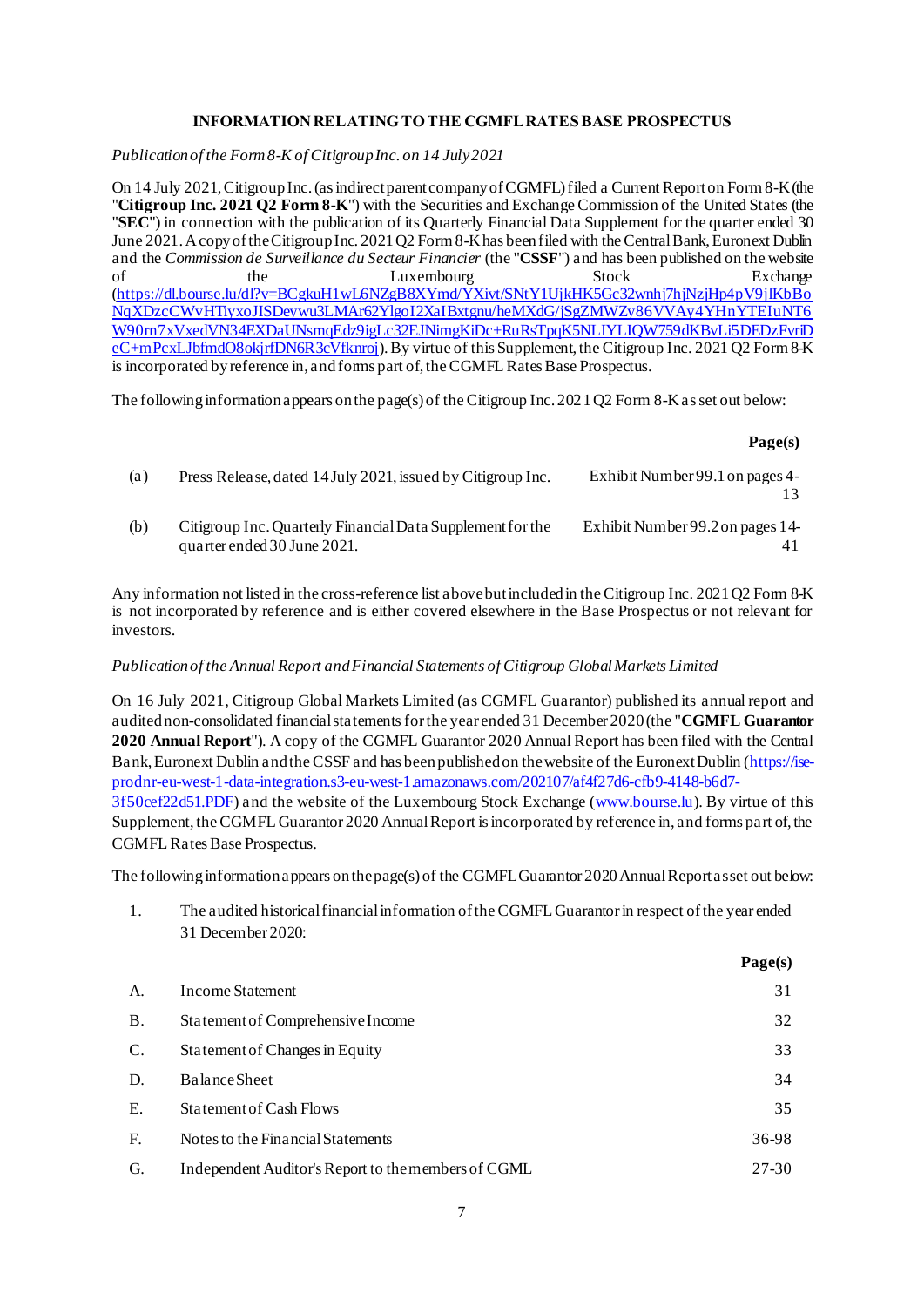Any information not listed in the cross-reference list above but included in the CGMFL Guarantor 2020 Annual Report is not incorporated by reference and is either covered elsewhere in the Base Prospectus or not relevant for investors.

### *Alternative Performance Measures*

Information relating to alternative performance measures ("**APMs**") for the purposes of the Guidelines published by the European Securities and Markets Authority ("**ESMA**") is set out in Schedules 1 and2 to this Supplement.

### *Amendments to the General Conditions of the Notes*

The General Conditions of the Notes set out in Section G.1 of the CGMFL Rates Base Prospectus entitled "*General Conditions of the Notes*" shall be amended as set out in Schedule 3 to this Supplement.

#### *Significant change and material adverse change*

There has been (i) no significant change in the financial or trading position of CGML or CGML and its subsidiaries as a whole since 31 December 2020 (the date of its most recently published audited annual financial statements) and (ii) no material adverse change in the financial position or prospects of CGML or CGML and its subsidiaries as a whole since 31 December 2020 (the date of its most recently published audited annual financial statements).

There has been no significant change in the financial performance of CGML and its subsidiaries as a whole since 31 December 2020 (the date of its most recently published audited annual financial statements).

#### *Corporate Authorities*

The approval of the CGMFL Rates Base Prospectus Supplement (No.1) will be ratified pursuant to resolutions of the board of managers of the Corporate Manager of CGMFL on or around 4 August 2021.

#### *General*

Save as disclosed in this Supplement (including any documents incorporated by reference herein), there has been no other significant new factor, material mistake or material inaccuracy relating to information included in the CGMFL Rates Base Prospectus since the publication of the CGMFL Rates Base Prospectus.

Copies of the CGMFL Rates Base Prospectus and this Supplement will be obtainable free of charge in electronic form, for so long as the Programme remains in effect or any Notes remain outstanding, at the specified office of the Fiscal Agent and each of the other Paying Agents and all documents incorporated by reference in the CGMFL Rates Base Prospectus will be available on the website specified for each such document in the CGMFL Rates Base Prospectus.

To the extent that there is any inconsistency between (a) any statement in this Supplement or any statement incorporated by reference into the CGMFL Rates Base Prospectus by this Supplement and (b) any statement in the CGMFL Rates Base Prospectus or otherwise incorporated by reference into the CGMFL Rates Base Prospectus, the statements in (a) above will prevail.

#### *Withdrawal rights*

No non-exempt offers of Notes to the public in the European Economic Area made by CGMFL as Issuer pursuant to the CGMFL Rates Base Prospectus are on-going as of the date hereof, and consequently, no rights of withdrawal arise in accordance with Article 23(2a) of the EU Prospectus Regulation following the publication of this Supplement.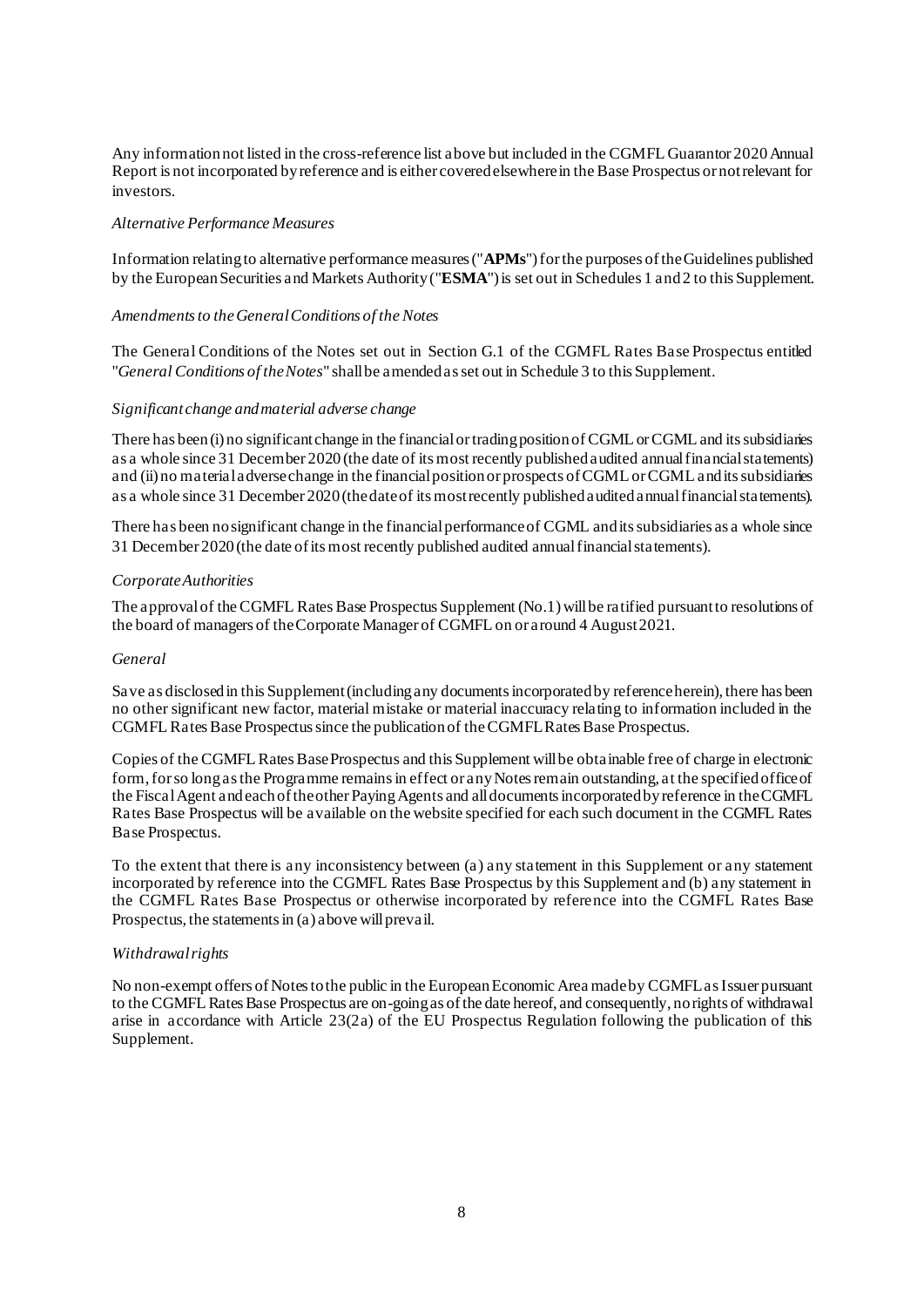# **SCHEDULE 1**

# **ALTERNATIVE PERFORMANCE MEASURES (CITIGROUP INC. 2021 Q2 FORM8-K)**

The Citigroup Inc. 2021 Q2 Form 8-K contains certain alternative performance measures (APMs). For further details on the components of the APMs, how these APMs are calculated, an explanation of why such APMs provide useful information for investors and a reconciliation to the nearest equivalent US GAAP measures, please see references to "Non-GAAP Financial Measures" in the Citigroup Inc. 2021 Q2 Form 8-K and the table below:

| <b>APM</b>                                                                             | Explanation of Why Use of APM Provides Useful<br><b>Information</b>                                                                                                                                                                                   | Citigroup Inc. 2021 Q2 Form 8-K Page Reference for Basis<br>Calculation, Components, Reconciliation<br>of<br>and<br><b>Comparatives to Previous Reporting Periods</b> |
|----------------------------------------------------------------------------------------|-------------------------------------------------------------------------------------------------------------------------------------------------------------------------------------------------------------------------------------------------------|-----------------------------------------------------------------------------------------------------------------------------------------------------------------------|
| Results of Operations Excluding the<br>Foreign<br>Exchange<br>impact of<br>Translation | Citi believes the presentation of its results of operations<br>excluding the impact of FX translation provides a more<br>meaningful depiction for investors of the underlying<br>fundamentals of its businesses.                                      | Appendix B on page 8 and footnote 5 on page 10; and Exhibit<br>99.2 on pages 6, 11, 13, 19 and 20                                                                     |
| Tangible Book Value per Share                                                          | Citi believes these capital metrics provide usef ul information,<br>as they are used by investors and industry analysts.                                                                                                                              | Exhibit 99.1, pages 1, 2 and 3, Appendix E on page 10 and<br>footnote 4 on page 10; and Exhibit 99.2, on pages 1 (including<br>footnote $8$ ) and $27$                |
| Tangible Common Equity and Retum<br>on Average Tangible Common Equity                  | Citi believes these capital metrics provide useful information<br>for investors and industry analysts.                                                                                                                                                | Exhibit 99.1, page 1, Appendix A on page 7 and Appendix E on<br>page 10 and footnote 2 on page 10; and Exhibit 99.2, on page 27                                       |
| Results of Operations Excluding the<br>Impact of gains/ (losses) on Loan<br>Hedges     | Citi believes the presentation of its results of operations<br>excluding the impact of gain/(loss) on loan hedges related to<br>accrual loans provides a more meaningful depiction for<br>investors of the underlying fundamentals of its businesses. | Exhibit 99.1, pages 4 and 5 and footnote 6 on page 10; Exhibit<br>99.2, on page 16 (including footnote 1)                                                             |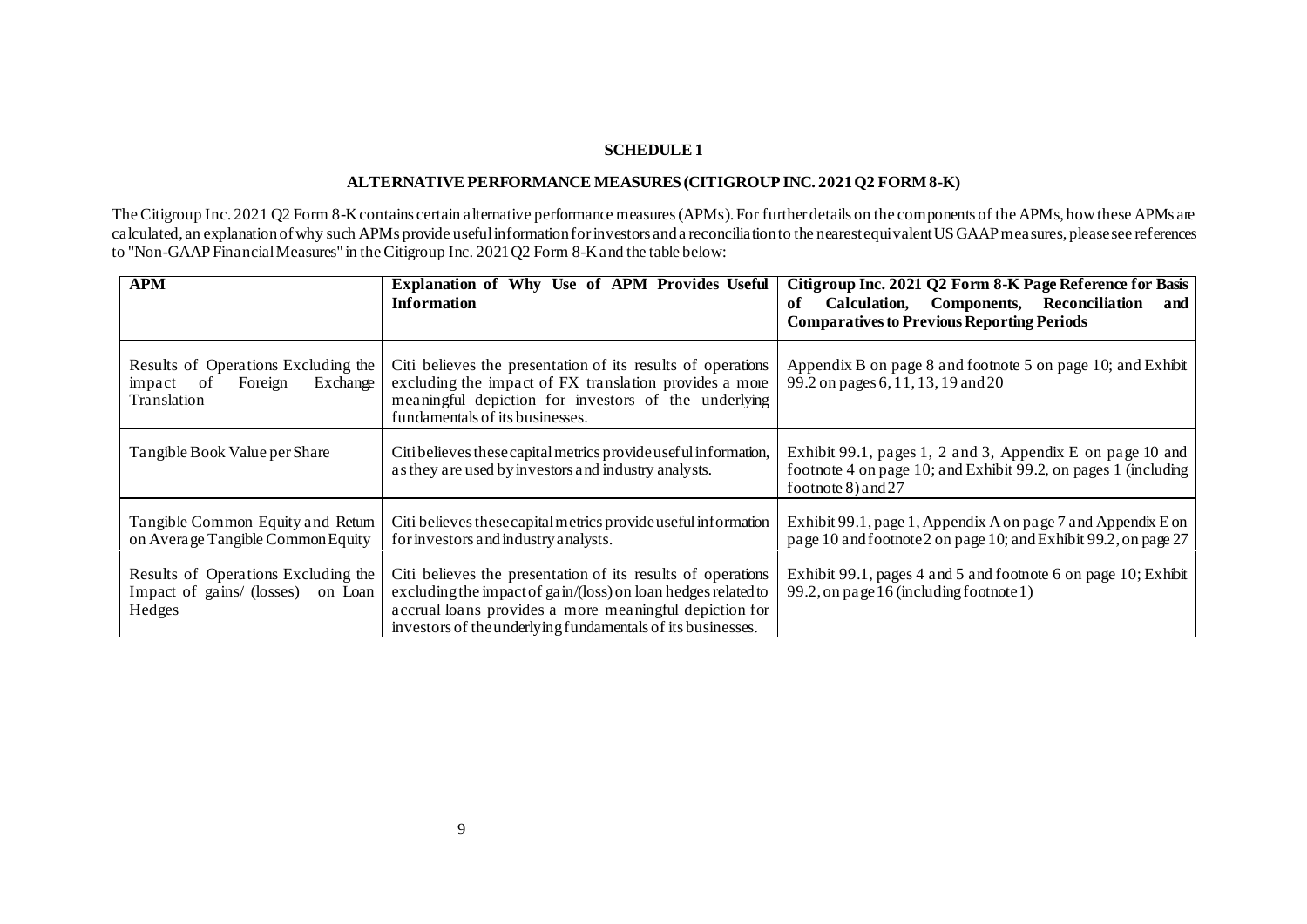# **SCHEDULE 2**

# **ALTERNATIVE PERFORMANCE MEASURES (CGMFL GUARANTOR 2020 ANNUAL REPORT)**

In relation to the CGMFL Rates Base Prospectus only, the CGMFL Guarantor 2020 Annual Report contains several alternative performance measures (APMs). For further details on (i) the components of the APMs, (ii) the basis of calculation of the APMs, (iii) a reconciliation with the financial statements, (iv) an explanation of why such APMs provide useful information for investors and  $(v)$  comparatives and reconciliations for corresponding previous reporting p eriods, please see the table below:

| <b>APM</b>                                                                | Components of<br><b>APM</b>                                                                                          | <b>Basis</b><br>of<br>calculation<br><i>(including)</i><br>anv<br>assumptions)                             | <b>Reconciliation</b><br>with<br>financial statements                                           | Explanation of why use of<br><b>APM</b><br>provides<br>useful<br>information | <b>Comparatives</b><br>and<br>reconciliations<br>for<br>corresponding<br>previous<br>reporting period                                                                      |  |
|---------------------------------------------------------------------------|----------------------------------------------------------------------------------------------------------------------|------------------------------------------------------------------------------------------------------------|-------------------------------------------------------------------------------------------------|------------------------------------------------------------------------------|----------------------------------------------------------------------------------------------------------------------------------------------------------------------------|--|
| In the CGMFL Guarantor 2020 Annual Report:                                |                                                                                                                      |                                                                                                            |                                                                                                 |                                                                              |                                                                                                                                                                            |  |
| Other<br>Income<br>and<br>Expenses (contained in<br>the Strategic Report) | "Net<br>finance<br>income<br><sub>on</sub><br>pension"<br>and<br>"Other Income"<br>in the Income<br><b>Statement</b> | "Other<br>Sum of<br>Finance<br>Income"<br>"Other<br>and<br>Income"<br>in<br>the<br><b>Income Statement</b> | Sum of "Other Finance"<br>"Other<br>Income"<br>and<br>Income" in the Income<br><b>Statement</b> | Acts as a subtotal/summary                                                   | Other Income and Expenses<br>was presented in<br>the<br>Strategic Report in the<br>CGMFL Guarantor 2019<br>Annual Report and was<br>the<br>calculated in<br>same<br>manner |  |